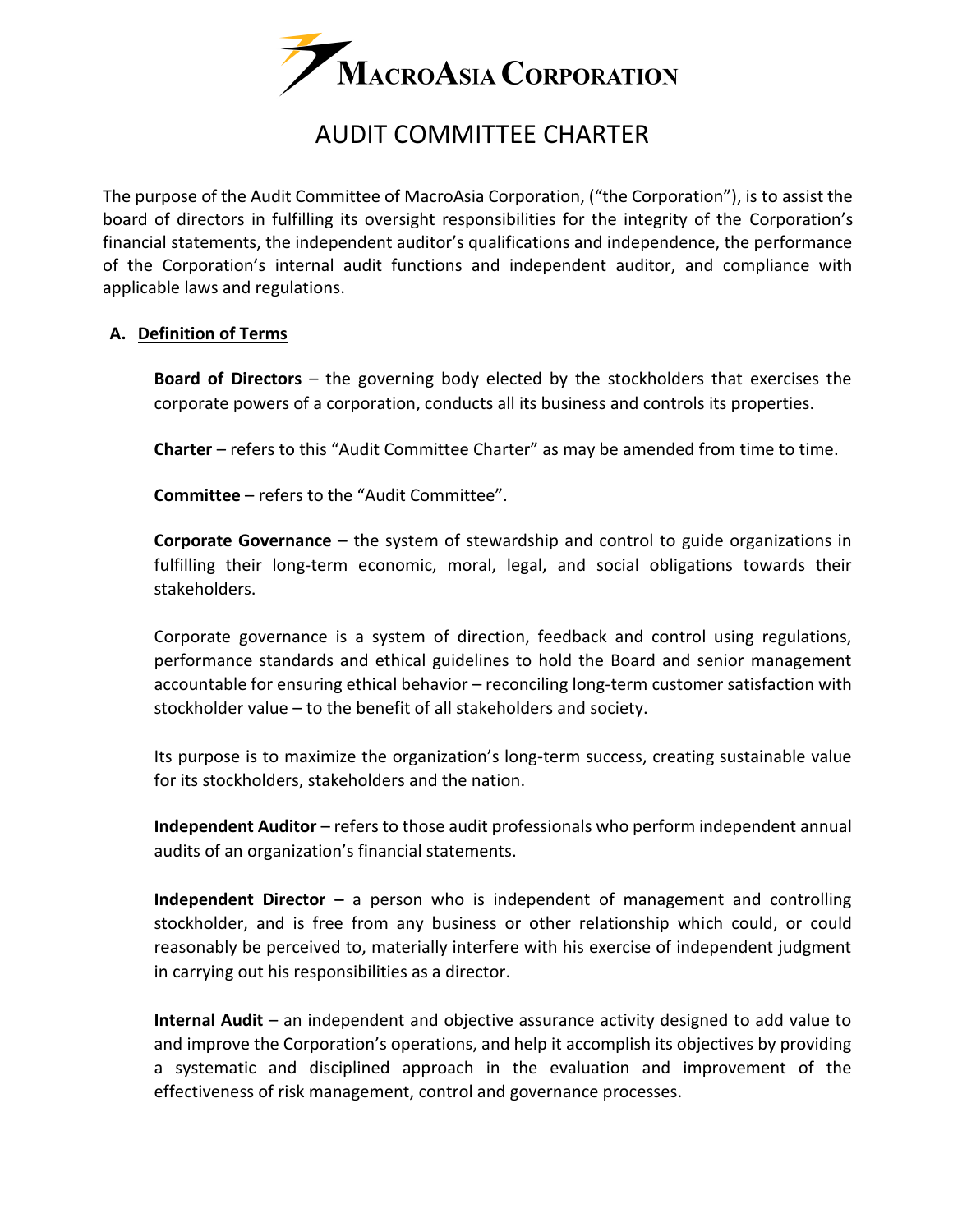**Internal Auditor** – the highest position in the Corporation responsible for internal audit activities. If internal audit activities are performed by outside service providers, he is the person responsible for overseeing the service contract, the overall quality of these activities, and follow‐up of engagement results.

**Internal control** – established process designed and effected by the Board of Directors and Senior Management, and all levels of personnel to provide reasonable assurance on the achievement of objectives, through efficient and effective operations; reliable, complete and timely financial and management information; and compliance with applicable laws, regulations and organization's policies and procedures.

**Internal control system** – the framework under which internal controls are developed and implemented (alone or in concert with other policies and procedures) to manage and control a particular risk or business activity, or combination of risks or business activities, to which the Corporation is exposed.

**Management** – a group of executives given the authority by the Board of Directors to implement policies it has laid down in the conduct of the business of the Corporation.

**Non-audit work** – the other services offered by an independent auditor to the Corporation that are not directly related and relevant to its statutory audit functions, such as, accounting, payroll, bookkeeping, reconciliation, computer project management, data processing, or information technology outsourcing services, internal audit, and other services that may compromise the independence and objectivity of an independent auditor.

**The Corporation** – refers to MacroAsia Corporation.

## **B. Rules of Interpretation**

All references to the masculine gender in the salient provisions of this Charter shall likewise cover the feminine gender. Unless the context otherwise requires, words in the singular include the plural, and vice versa.

All doubts or questions that may arise in the interpretation or application of this Charter shall be resolved in favor of promoting transparency, accountability and fairness to the stockholders and investors of the Corporation.

The headings in this Charter are inserted solely for convenience of reference and shall not limit or affect the interpretation of the provisions hereof.

> *AuditCommitteeCharter* Page 2 of 15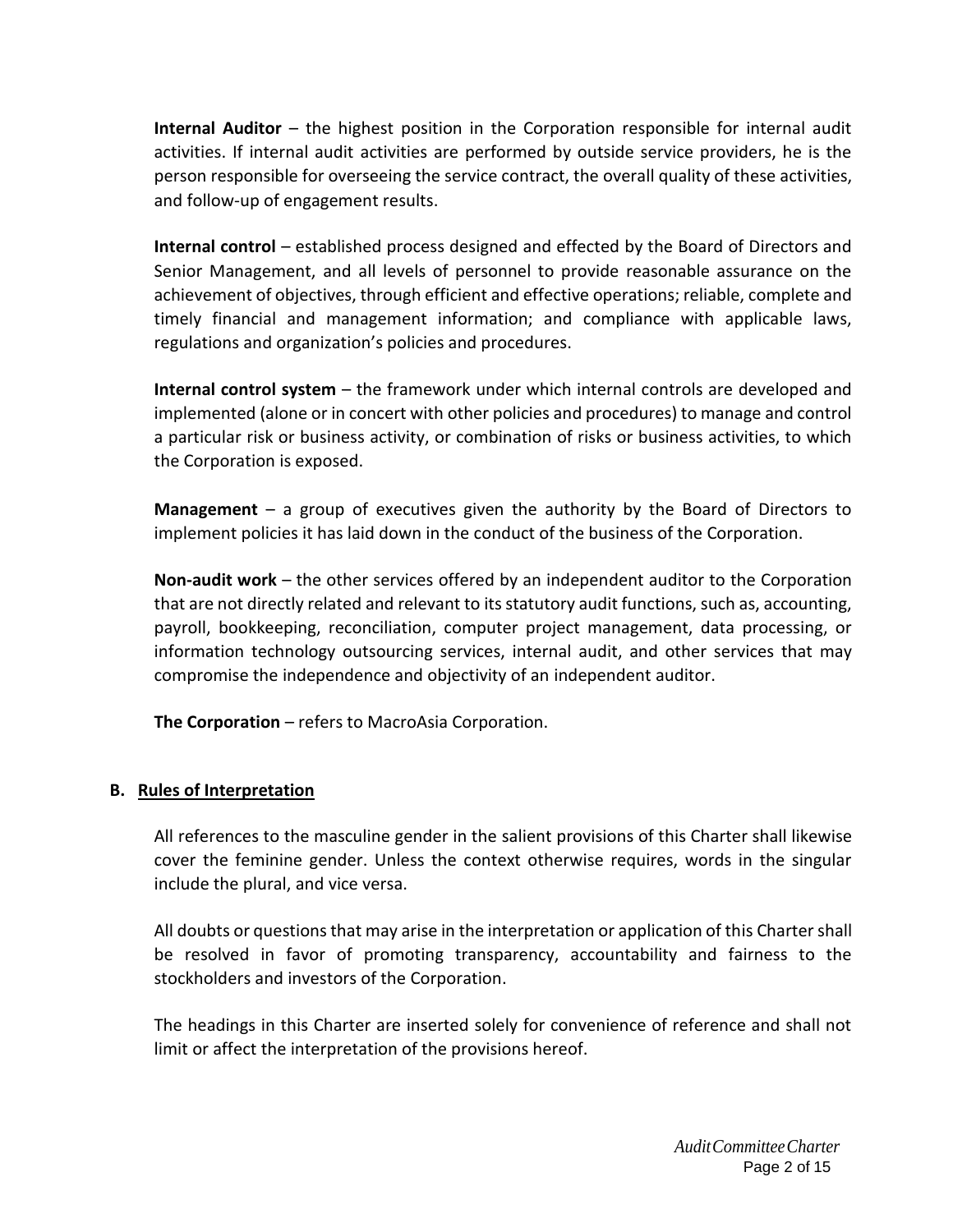# **C. Committee Structure and Membership**

## *C.1 Composition*

The Audit Committee shall consist of at least three (3) non-executive directors, who shall preferably have accounting or finance backgrounds a majority of whom, including the Chairman, shall be Independent Directors.

The members of the Audit Committee, including the Chairman of the Committee shall be appointed and may be removed from the Committee, with or without cause, by the majority vote of the Board of Directors.

# *C.2 Qualification of Committee Members/Chairman*

Each Member must be financially literate and the Chairman must have accounting or related financial management expertise, as such qualifications are interpreted by the Board in its business judgment. A director with extensive business management experience and with competence on financial management systems and environment may also be considered. At least one (1) Member must be an audit committee financial expert or one who, through education and experience, has the following attributes as determined by the Board:

- 1. an understanding of generally accepted accounting principles (GAAP) and financial statements;
- 2. an ability to assess the general application of such principles in connection with the accounting estimates, accruals and reserves;
- 3. experience in preparing or auditing or reviewing or analyzing financial statements that present a breadth and level of complexity of accounting issues that are generally comparable to the breadth and level of complexity of issues that can reasonably be expected to be raised by the Corporation's financial statements, or experience in actively supervising one or more persons engaged in such activities.
- 4. an understanding of internal controls and procedures for financial reporting; and
- 5. an understanding of audit committee functions

A Member shall preferably be a Philippine citizen.

## *C.3 Vacancy*

The office of a Member shall ipso facto be vacated: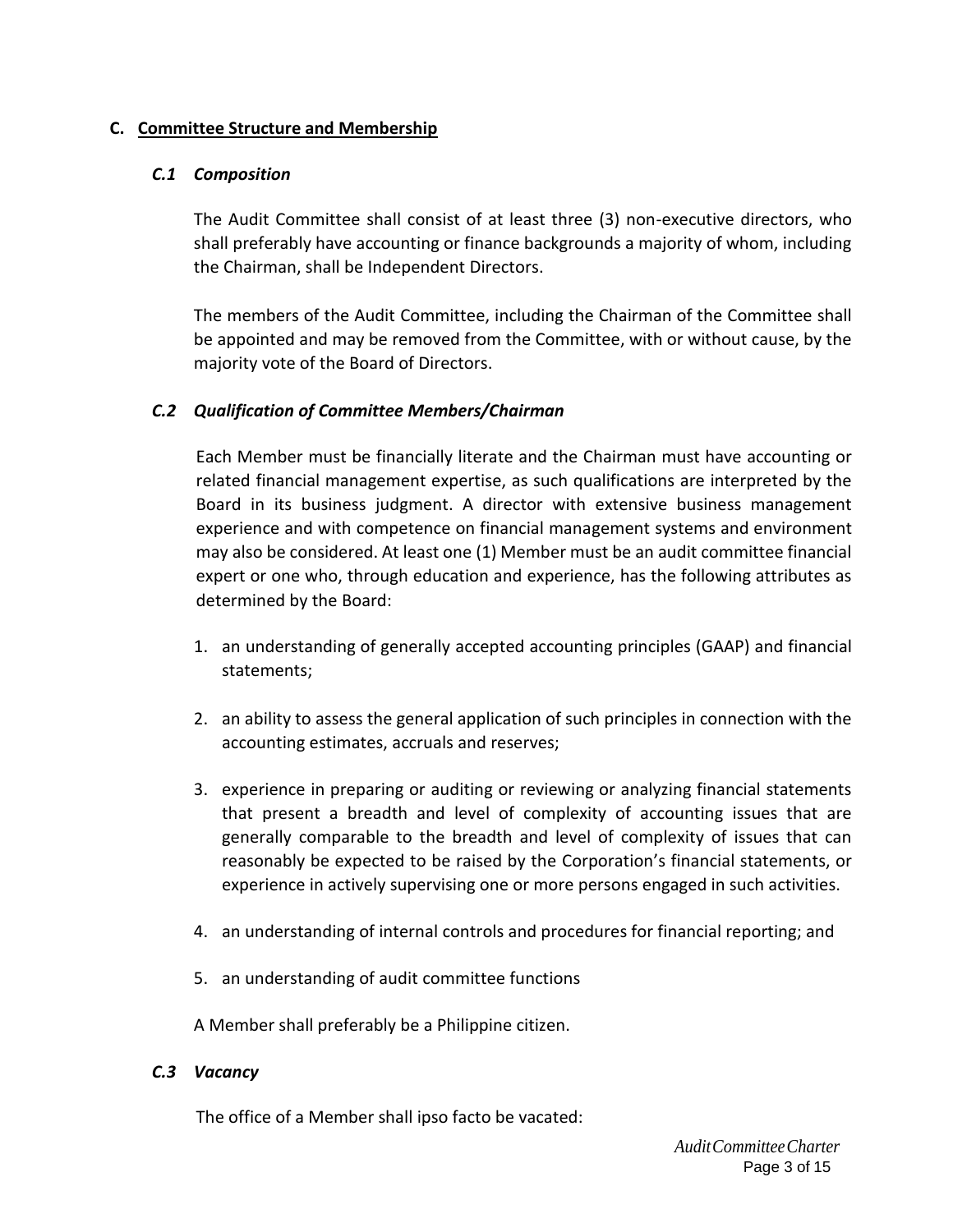- 1. if he resigns his office as a Member;
- 2. if he is removed by a resolution of the Board;
- 3. if he becomes of unsound mind; or
- 4. if he is subsequently disqualified from becoming a Member

A member shall be disqualified from continuing to be such during the remainder of his tenure if, upon determination by the Board or its Nomination Committee, a member ceases to meet any of the independence criteria set forth in this Charter, or any of the qualifications set forth by the Corporation, or he becomes disqualified from directorship based on any grounds for disqualification set forth by the Corporation.

# *C.4 Delegation of Duties*

The Committee may form subcommittees for any purpose that it deems appropriate and may delegate to such subcommittees or to members of the Corporation's management such power and authority as it deems appropriate; provided, however, that any such subcommittees shall meet all applicable independence requirements; provided, further, that the Committee shall not delegate to persons other than independent directors any functions that are required, under applicable law, regulation, or stock exchange rule, to be performed by independent directors.

# **D. Purpose, Duties and Powers**

# *D.1 Role In General*

The primary purpose of the Audit Committee is to assist the Board of Directors in fulfilling its oversight responsibilities for the following:

- 1. the integrity of the financial reporting process, the systems of internal controls and the financial statements of the Corporation,
- 2. the Corporation's compliance with the legal and regulatory requirements, including the Corporation's disclosure controls and procedures,
- 3. the evaluation of independence and qualifications of the independent auditors,
- 4. the performance of the Corporation's internal audit function and independent auditors, and
- 5. the evaluation of management's process to assess and manage the Corporation's enterprise risk issues.

The Committee Members do not represent themselves to be accountants or auditors by profession or experts in the fields of accounting or auditing, and therefore, it is not their responsibility to conduct "field work" or any types of auditing or accounting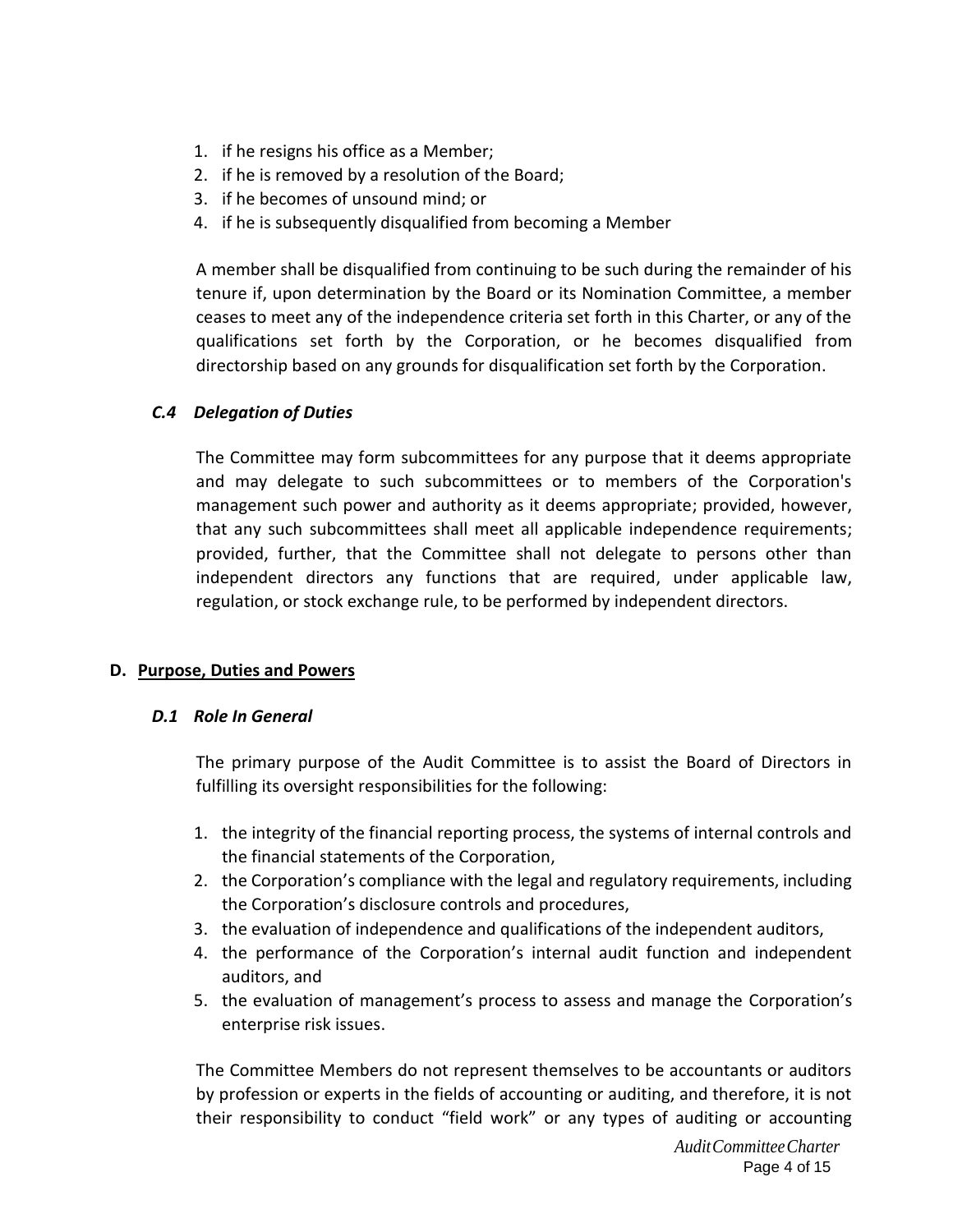reviews or procedures.

The Committee members rely in part on the expertise of Management, internal auditor and the independent auditor on the integrity of those persons and organizations within and outside the Corporation that it receives information from; the accuracy of the financial and other information provided to the Committee by such persons or organizations, absent actual knowledge to the contrary (which shall be promptly reported to the Board); and the representations made by Management as to any information technology, internal audit and other non‐audit services provided by the Independent Auditor to the Corporation. Management is responsible for the integrity of the Corporation's financial statements and disclosures and for maintaining effective internal controls.

The proper audit and review of the Corporation's financial statements is the responsibility of independent auditor, as may be required prior to the filing thereof with Philippine Stock Exchange and various government entities.

The Committee shall have the resources and authority appropriate to discharge its responsibilities, including the authority to engage independent auditors for special audits, reviews and other procedures and to retain and obtain advice from special counsel and other experts and consultants, without need for Board approval.

## *D.2 Duties and Powers In General*

The Committee shall have the purposes, duties and powers set out hereunder, and such other duties and powers as maybe delegated to the Committee by the Board, subject to such limitations as the Board may determine and notify to the Committee:

# **Financial Reporting and Disclosure, Internal Control, Independent Audit and Internal Audit**

- 1. Assist the Board by overseeing the Corporation's financial reporting, internal control system, internal audit and independent audit processes, and compliance with applicable laws and regulations;
- 2. Recommend the approval the Internal Audit Charter ("IA Charter"), which formally defines the role of Internal Audit and the audit plan as well as oversees the implementation of the IA Charter;
- 3. Through the Internal Audit ("IA") Department, monitor and evaluate the adequacy and effectiveness of the Corporation's internal control system, integrity of financial reporting, and security of physical and information assets;
- 4. Develop well-designed internal control procedures and processes that will provide a system of checks and balances should be in place in order to:
	- a. safeguard the Corporation's resources and ensure their effective utilization,
	- b. prevent occurrence of fraud and other irregularities,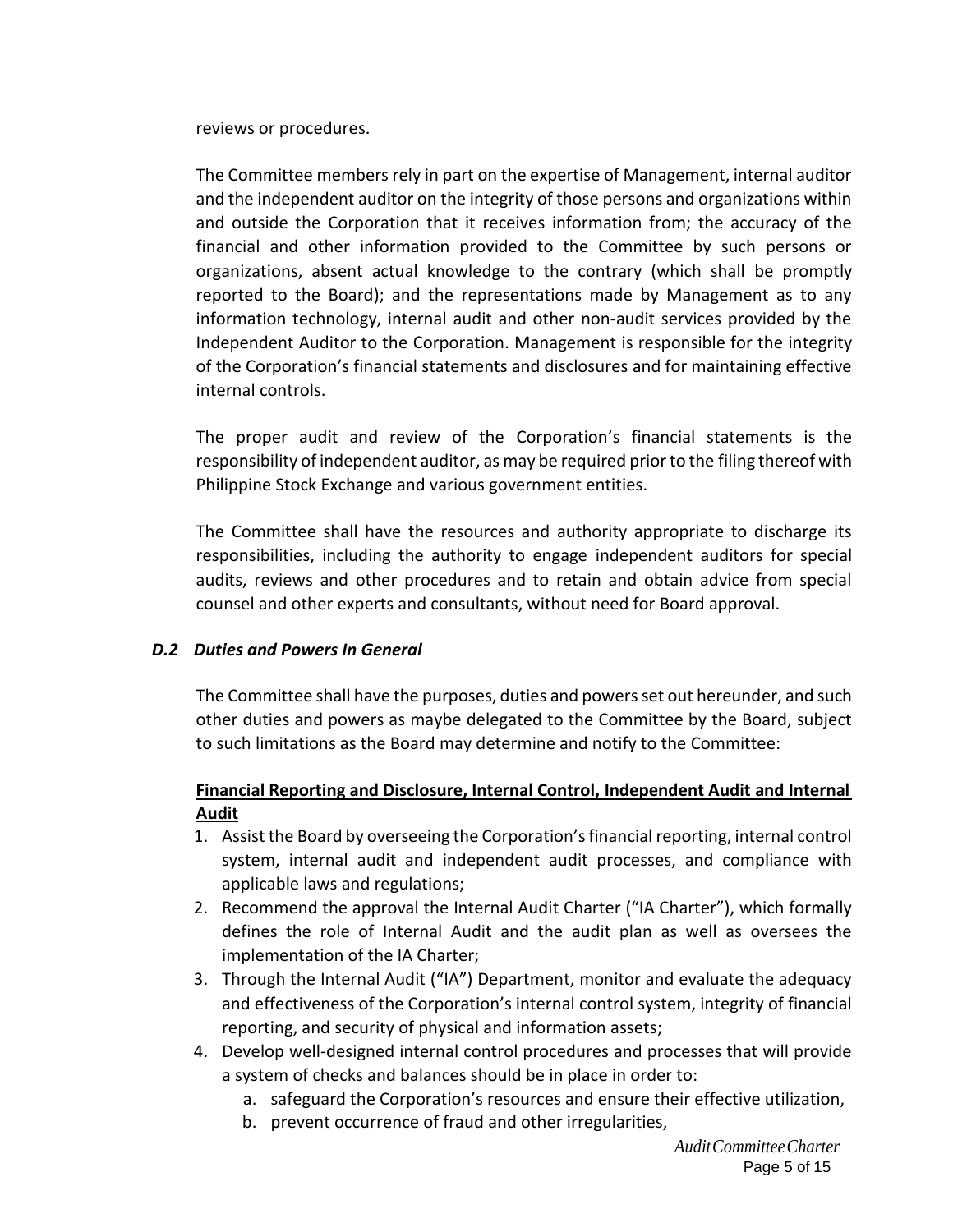- c. protect the accuracy and reliability of the Corporation's financial data, and,
- d. ensure compliance with applicable laws and regulations;
- 5. Oversee the Internal Audit Department, and recommend the appointment and/or grounds for approval of an internal audit head. The Audit Committee should also approve the terms and conditions for outsourcing internal audit services;
- 6. Establish and identify the reporting line of the Internal Auditor to enable him to properly fulfill his duties and responsibilities. For this purpose, he should directly report to the Audit Committee;
- 7. Review and monitor Management's responsiveness to the Internal Auditor's findings and recommendations;
- 8. Prior to the commencement of the audit, discuss with the Independent auditor the nature, scope and expenses of the audit, and ensure the proper coordination if more than one audit firm is involved in the activity to secure proper coverage and minimize duplication of efforts;
- 9. Evaluate and determine the non-audit work, if any, of the Independent Auditor , and periodically review the non-audit fees paid to the Independent Auditor in relation to the total fees paid to him and to the Corporation's overall consultancy expenses. The committee should disallow any non-audit work that will conflict with their duties as an Independent Auditor or may pose a threat to their independence. The non-audit work, if allowed, should be disclosed in the Corporation's Annual Report and Annual Corporate Governance Report;
- 10. Reviews and approves the Interim and Annual Financial Statements before their submission to the Board, with particular focus on the following matters:
	- a. Any change/s in accounting policies and practices,
	- b. Areas where a significant amount of judgment has been exercised,
	- c. Significant adjustments resulting from the audit,
	- d. Going concern assumptions,
	- e. Compliance with accounting standards,
	- f. Compliance with tax, legal and regulatory requirements
- 11. Review the disposition of the recommendations in the Independent Auditor's management letter;
- 12. Perform oversight functions over the Corporation's internal auditor and independent auditor. It should ensure that internal auditor and independent auditor act independently from each other, and that both auditors are given unrestricted access to all records, properties and personnel to enable them to perform their respective duties and functions;
- 13. Review the reports submitted by the internal auditor and independent auditor;
- 14. Coordinate, monitor and facilitate compliance with laws, rules and regulations;
- 15. Recommend to the Board the appointment, reappointment, removal and fees of the Independent Auditor, duly accredited by the SEC, who undertakes an independent audit of the Corporation, and provides an objective assurance on the manner by which the financial statements should be prepared and presented to the stockholders.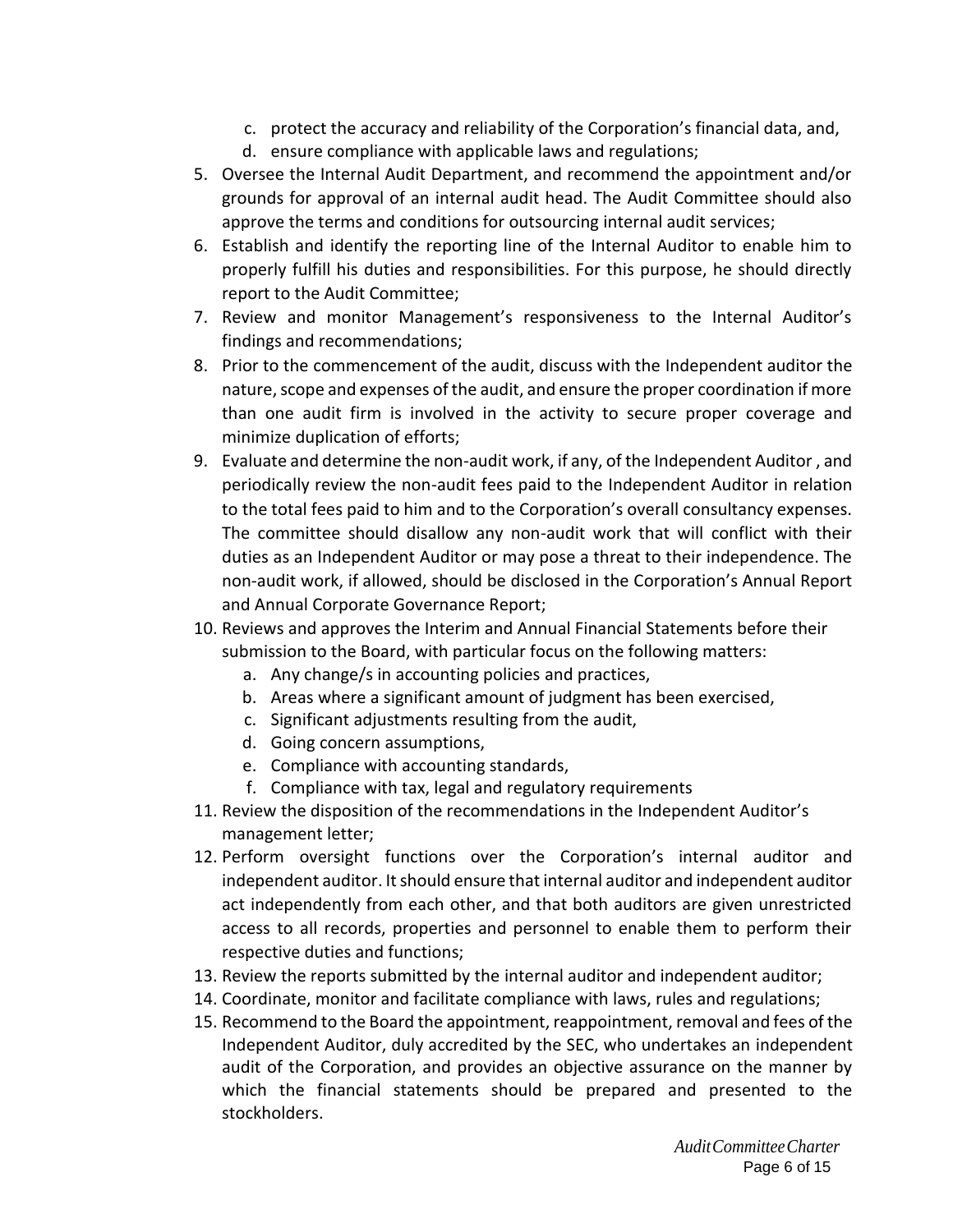# **Management and Risk Oversight:**

- 1. Provide oversight over Management's activities in managing credit, market, liquidity, operational, legal and other risks of the Corporation;
- 2. In coordination with the Corporation's Risk Management Committee, oversee the preparation and implementation of business continuity plans and risk awareness programs in the Corporation; and
- 3. Discuss with management and the independent auditors the Corporation's guidelines and policies with respect to risk assessment and risk management. The management should also discuss its activities with the Audit Committee in relation to the risk management for credit, market, liquidity, operational, legal and other risks of the corporation. The Committee should have oversight over the Corporation's major financial risk exposures and the steps management has taken to monitor and control such exposures.

# *D.3 Duties and Powers With Respect to the Independent Auditor*

Before the independent auditor is engaged by the Corporation or its subsidiaries to render audit or non-audit services, the Committee shall pre-approve the engagement.

The Committee shall be directly responsible for the appointment, compensation, retention, removal and oversight of the work of the independent auditor (including resolution of any disagreements between corporate management and the independent auditor regarding financial reporting) for the purpose of preparing or issuing an audit report or related work or performing other audit, review or attestation services for the Corporation, and the independent auditor shall report directly to the Committee.

The Committee shall, at least annually, review the independence and quality control procedures of the independent auditor and the experience and qualifications of the independent auditor's senior personnel that are providing audit services to the Corporation.

In conducting its review:

- 1. The Committee shall obtain and review a report prepared by the independent auditor describing:
	- a. the auditing firm's internal quality‐control procedures and
	- b. any material issues raised by the most recent internal quality-control review, or peer professional authorities, within the preceding five years, respecting one or more independent audits carried out by the auditing firm, and any steps taken to deal with any such issues.
- *AuditCommitteeCharter* Page 7 of 15 2. The Committee shall ensure that the independent auditor prepare and deliver, at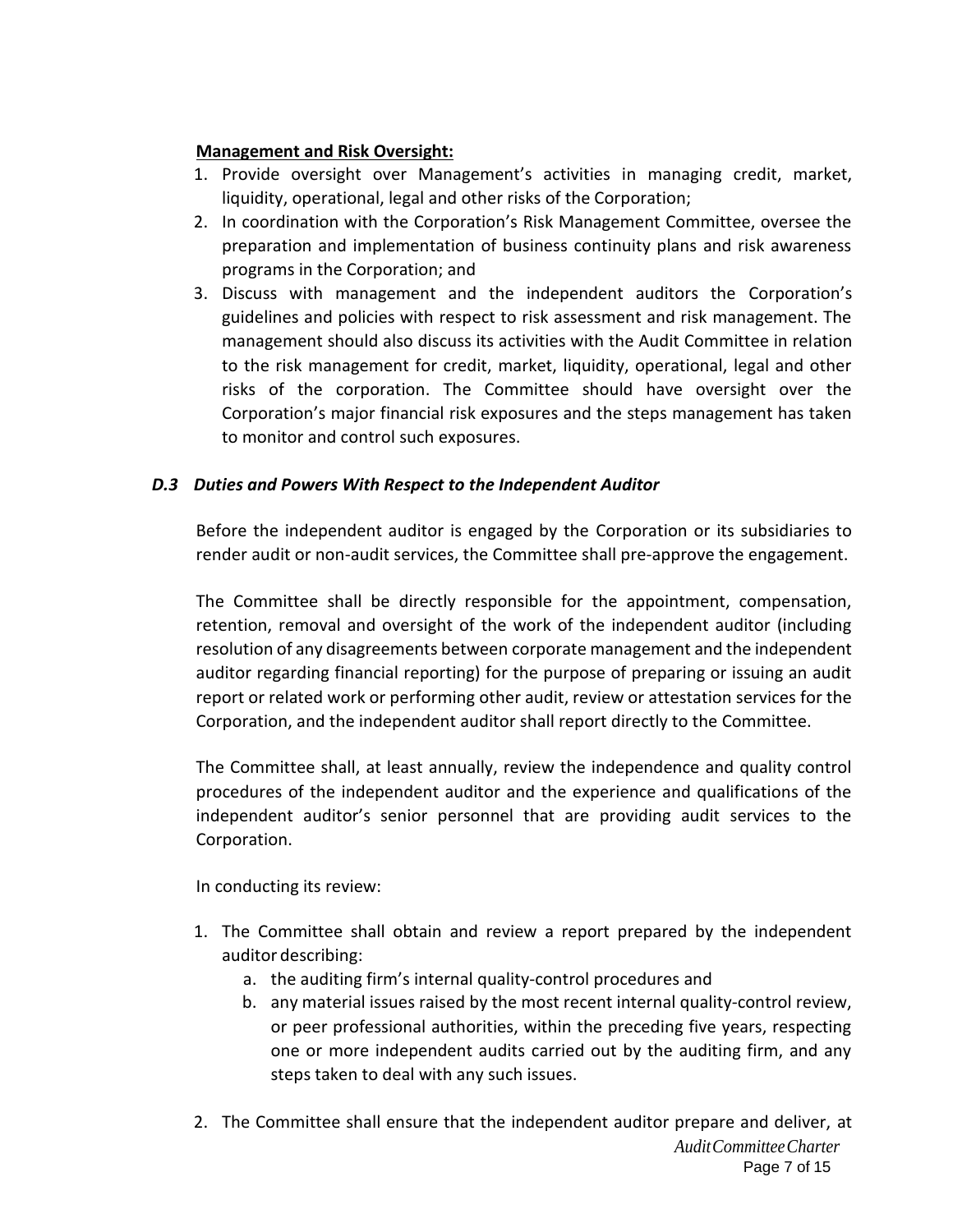least annually, a written statement delineating all relationships between the independent auditor and the Corporation.

- 3. The Committee shall confirm with the independent auditor that the independent auditor is in compliance with the partner rotation requirements established by the Philippine Securities and Exchange Commission.
- 4. The Committee shall consider whether the Corporation should adopt a policy of rotating annual audit functions among independent auditing firms.
- 5. The Committee shall, if applicable, consider whether the independent auditor's provision of any permitted information technology services or other non‐audit services to the Corporation are compatible with maintaining the independence of the independent auditor.

The Committee shall obtain assurance from the Independent Auditor that in any audit of financial statements required under the applicable rules of the relevant exchange, Securities and Exchange Commission and other regulatory bodies, the Independent Auditor performs its audit in such manner consistent with certain procedures to be followed.

The Committee shall meet with management and the independent auditor in connection with each annual audit to discuss the scope of the audit, the procedures to be followed and the staffing of the audit.

The Committee shall review and discuss with management and the independent auditor regarding:

- 1. Major issues regarding accounting principles and financial statement presentations, including any significant changes in the Corporation's selection or application of accounting principles, and major issues as to the adequacy of the Corporation's internal controls and any special audit steps adopted in light of material control deficiencies;
- 2. Any analyses prepared by management or the independent auditor setting forth significant financial reporting issues and judgments made in connection with the preparation of the Corporation's financial statements, including analyses of the effects of alternative GAAP methods on the Corporation's financial statements;
- 3. The effect of regulatory and accounting initiatives, as well as off‐balance sheet structures, on the Corporation's financial statements; and any material off‐balance sheet transactions, arrangement, obligations (including contingent obligations) and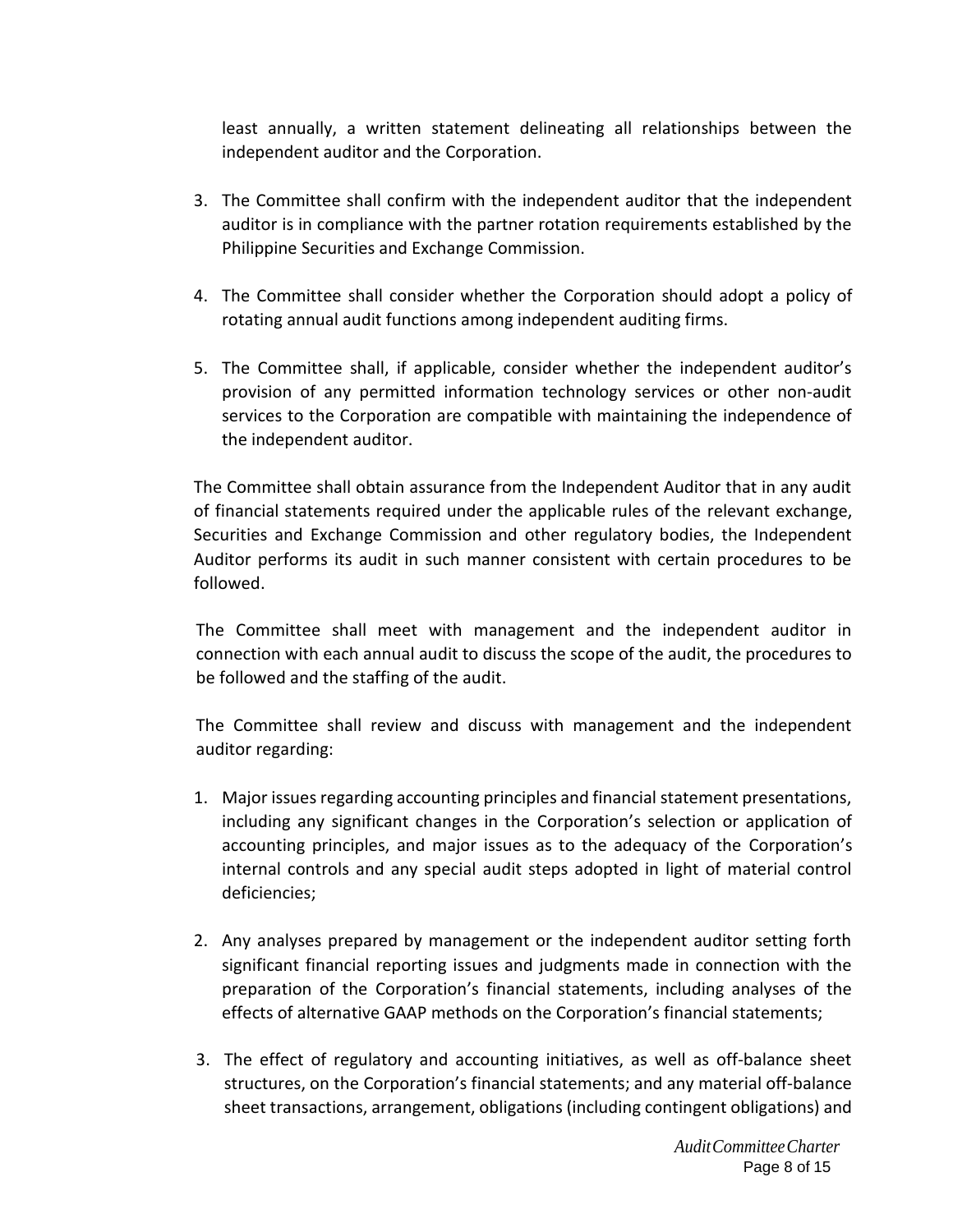other relationships of the Corporation with unconsolidated entities of which the Committee is made aware that do not appear on the financial statements of the Corporation and that may have a material current or future effect on the Corporation's financial condition, results of operations, liquidity, capital expenditures, capital resources or significant components of revenues or expenses.

- 4. Any reports or communications (and management's and/or internal auditor's responses thereto) submitted to the Committee by the Independent Auditor as required by the prevailing applicable Auditing Standards, including reports and communications related to the independent auditor's responsibility under generally accepted auditing standards, responsibility for other information in documents containing audited financial statements, any consideration of fraud in a financial statement audit.
- 5. Detection of fraud and illegal acts, whether or not material, that involve Management or other employees who have a significant role in the Corporation's internal controls, and that cause a material misstatement of the financial statements.

The Committee shall review and discuss the annual audited financial statements with management and the independent auditor, including the Corporation's "Management Discussion and Analysis of Operations and Financial Positions" included in the Corporation's annual report on SEC Form 17 ‐ A.

In a separate meeting, the Committee shall review with the independent auditor any problems or difficulties the independent auditor may have encountered during the course of the audit work, including any restrictions on the scope of activities or access to required information or any significant disagreements with management and management's responses to such matters. Among the items that the Committee should consider reviewing with the Independent Auditor are:

- 1. any accounting adjustments that were noted or proposed by the auditor but were "passed" (as immaterial or otherwise);
- 2. any communications between the audit team and the independent auditor's national office respecting auditing or accounting issues presented by the engagement; and
- 3. any "management" or "internal control" letter issued, or proposed to be issued, by the independent auditor to the Corporation.

The Committee shall discuss with the independent auditor the report that such auditor is required to make to the Committee regarding: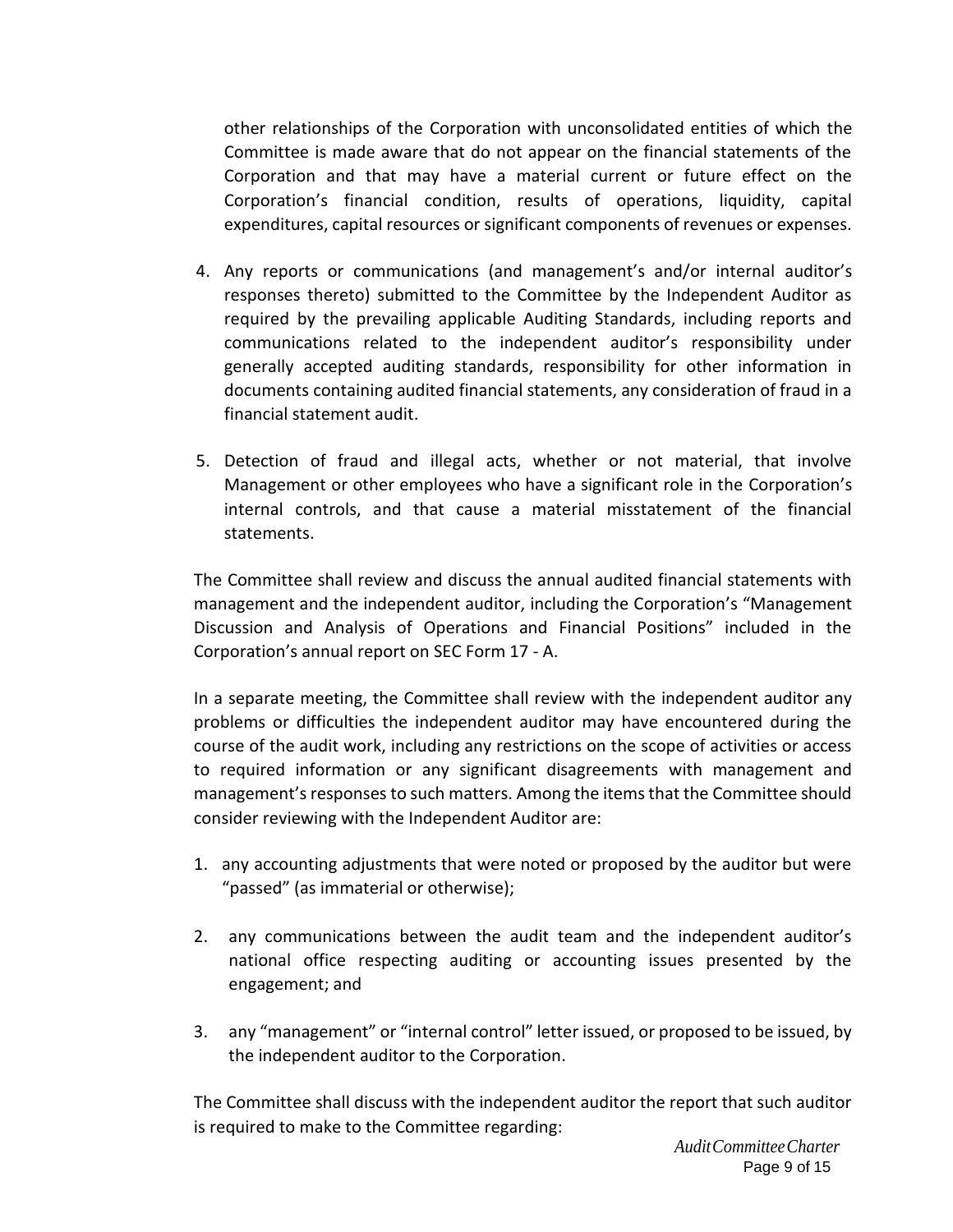- 1. all accounting policies and practices to be used that the independent auditor identifies as critical;
- 2. all alternative treatments within GAAP for policies and practices related to material items that have been discussed among management and the independent auditor, including the ramifications of the use of such alternative disclosures and treatments, and the treatment preferred by the independent auditor; and
- 3. all other material written communications between the independent auditor and management of the Corporation, such as any management letter, management representation letter, reports on observations and recommendations on internal controls, independent auditor's engagement letter, independent auditor's independence letter, schedule of unadjusted audit differences and a listing of adjustments and reclassifications not recorded, if any.

The Committee shall review and discuss the quarterly, half‐year and annual financial statements with management and the independent auditor as may be required under applicablelawsandregulationsbeforetheirsubmissiontothe Board,withparticularfocus on the following matters:

- 1. Any change/s in accounting policies and practices
- 2. Major judgmental areas
- 3. Significant adjustments resulting from the audit
- 4. Going concern assumptions
- 5. Compliance with accounting standards
- 6. Compliance with tax, legal and regulatory requirements

The Committee shall evaluate and determine non‐audit work, if any, of the independent auditor, and review periodically the non-audit fees paid to the independent auditor in relation to their significance to the total annual fees paid by the Corporation to the independent auditor, and to the Corporation's overall consultancy expenses. The Committee shall disallow non‐audit work that will conflict with the independent auditor's duties, or may pose a threat to his independence. The non-audit work, if allowed, should be disclosed in the annual report.

# *D.4 Duties and Powers With Respect to the Internal Auditor*

A separate internal audit function is essential to monitor and guide the implementation of corporate policies. It helps the Corporation accomplish its objectives by bringing a systematic, disciplined approach to evaluating and improving the effectiveness of the corporation's governance, risk management and control functions. The following are the functions of the internal audit, among others: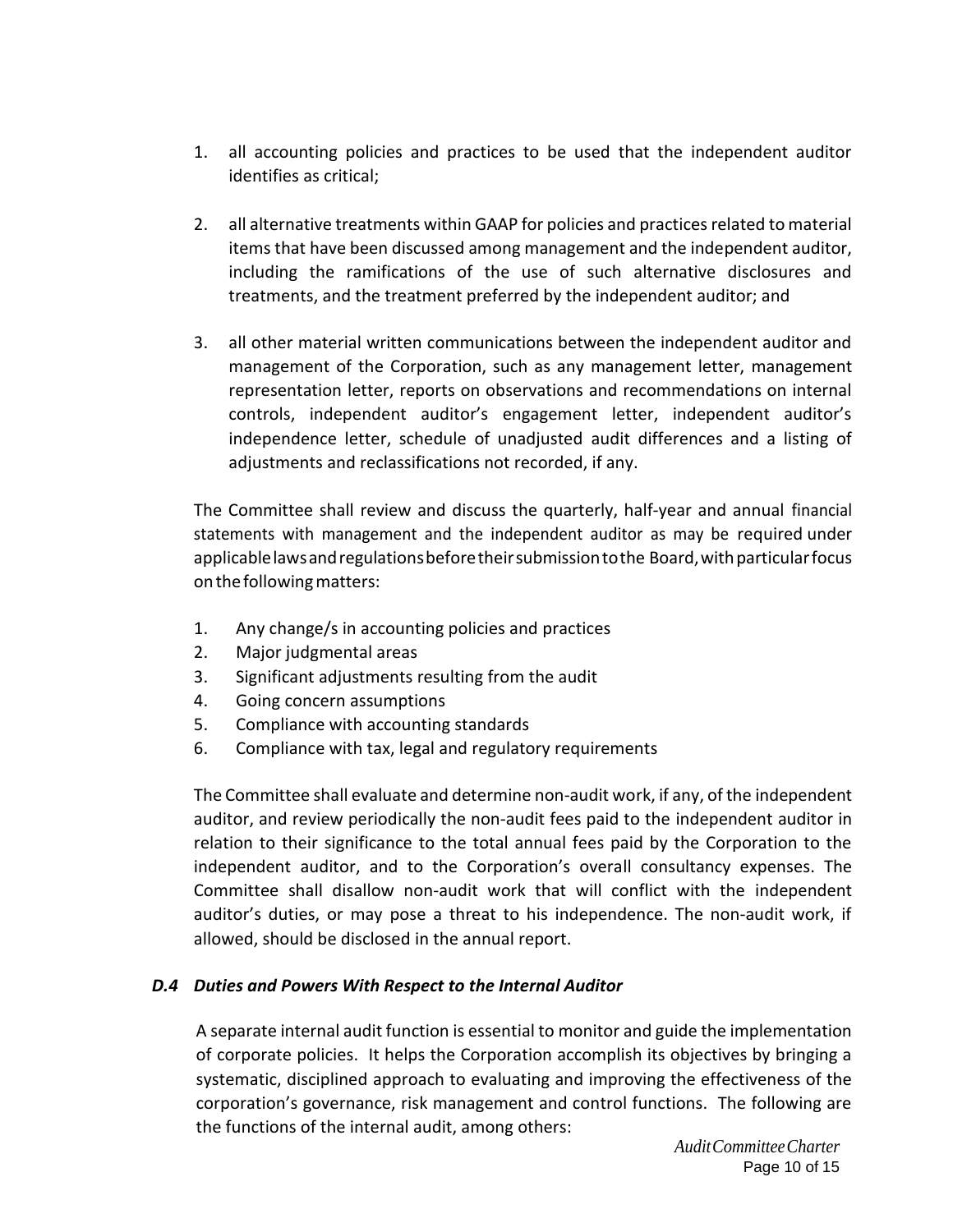- 1. Provides an independent risk-based assurance service to the Board, Audit Committee and Management, focusing on reviewing the effectiveness of the governance and control processes in (1) promoting the right values and ethics, (2) ensuring effective performance management and accounting in the organization, (3) communicating risk and control information, and (4) coordinating the activities and information among the Board, independent auditors and internal auditors, and Management;
- 2. Performs regular and special audit as contained in the annual audit plan and/or based on the Corporation's risk assessment;
- 3. Performs consulting and advisory services related to governance and control as appropriate for the organization;
- 4. Performs compliance audit of relevant laws, rules and regulations, contractual obligations and other commitments, which could have a significant impact on the organization;
- 5. Reviews, audits and assesses the efficiency and effectiveness of the internal control system of all areas of the Corporation;
- 6. Evaluates operations or programs to ascertain whether results are consistent with established objectives and goals, and whether the operations or programs are being carried out as planned;
- 7. Evaluates specific operations at the request of the Board or Management, as appropriate; and
- 8. Monitors and evaluates governance processes.

The Committee shall review the appointment and replacement of the internal auditor.

The Committee shall review at least annually the structure, resources and performance of the Corporation's Internal Auditor/s. The Committee shall meet periodically with the Corporation's internal auditor to discuss the overall responsibilities and budget for the annual internal audit plan, including the adequacy of staffing and other factors that may affect the effectiveness and timeliness of the internal audit.

The Committee shall ensure that the internal audit examinations cover at least the evaluation of adequacy and effectiveness of controls encompassing the Corporation's governance, operations, information systems, including the reliability and integrity of financial and operational information, effectiveness and efficiency of operations,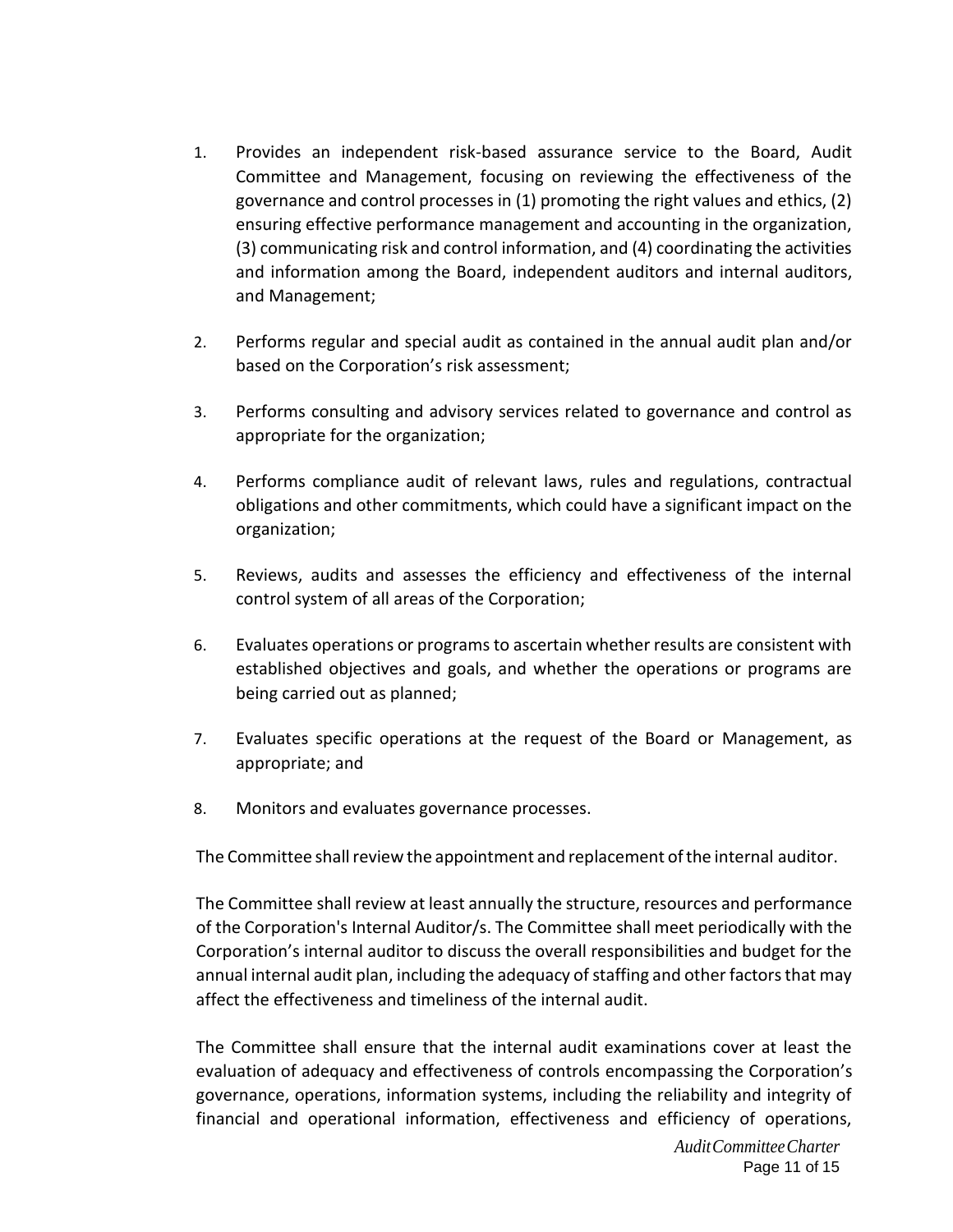safeguarding of assets and compliance with laws, rules and regulations.

The internal auditor shall report periodically to the Committee regarding any significant deficiencies in the design or operation of the Corporation's internal controls, material weaknesses in internal controls and any fraud (regardless of materiality) involving persons having a significant role in the internal controls, as well as any significant changes in internal controls implemented by management during the most recent reporting period of the Corporation, corporate governance issues and other matters requested by the Committee or the Board of Directors.

The Committee shall also discuss with the internal auditor any significant reports prepared and addressed to the management and any responses from management. In addition, the Committee shall ensure that the Internal Auditor/s have free and full access to all the Corporation's records, properties and personnel relevant to and required by its function and that the internal audit activity shall be free from interference in determining its scope, performing its work and communicating its results.

The Committee shall ensure that in all of Internal Auditor/s' activities, it shall adhere to the International Standards for the Professional Practice of Internal Auditing.

# *D.5 Other Powers and Responsibilities*

The Committee shall discuss with management and the independent auditor any earnings press releases, and financial information and earnings guidance provided to analysts and rating agencies.

The Committee shall discuss with management and the independent auditor any significant changes to the Corporation's auditing and accounting principles, policies, controls, procedures and practices proposed or contemplated by the Independent Auditors, Internal Auditors or Management.

The Committee shall ensure that the Independent Auditors and the Internal Audit organization act independently from each other, and that the Management grants the Independent Auditor and the internal audit organization unrestricted access to all records, properties and personnel to enable the performance of their respective audit functions.

The Committee shall discuss with management and the independent auditor any correspondence from or with regulators or governmental agencies, any employee complaints or any published reports that raise material issues regarding the Corporation's financial statements, financial reporting process, and accounting policies.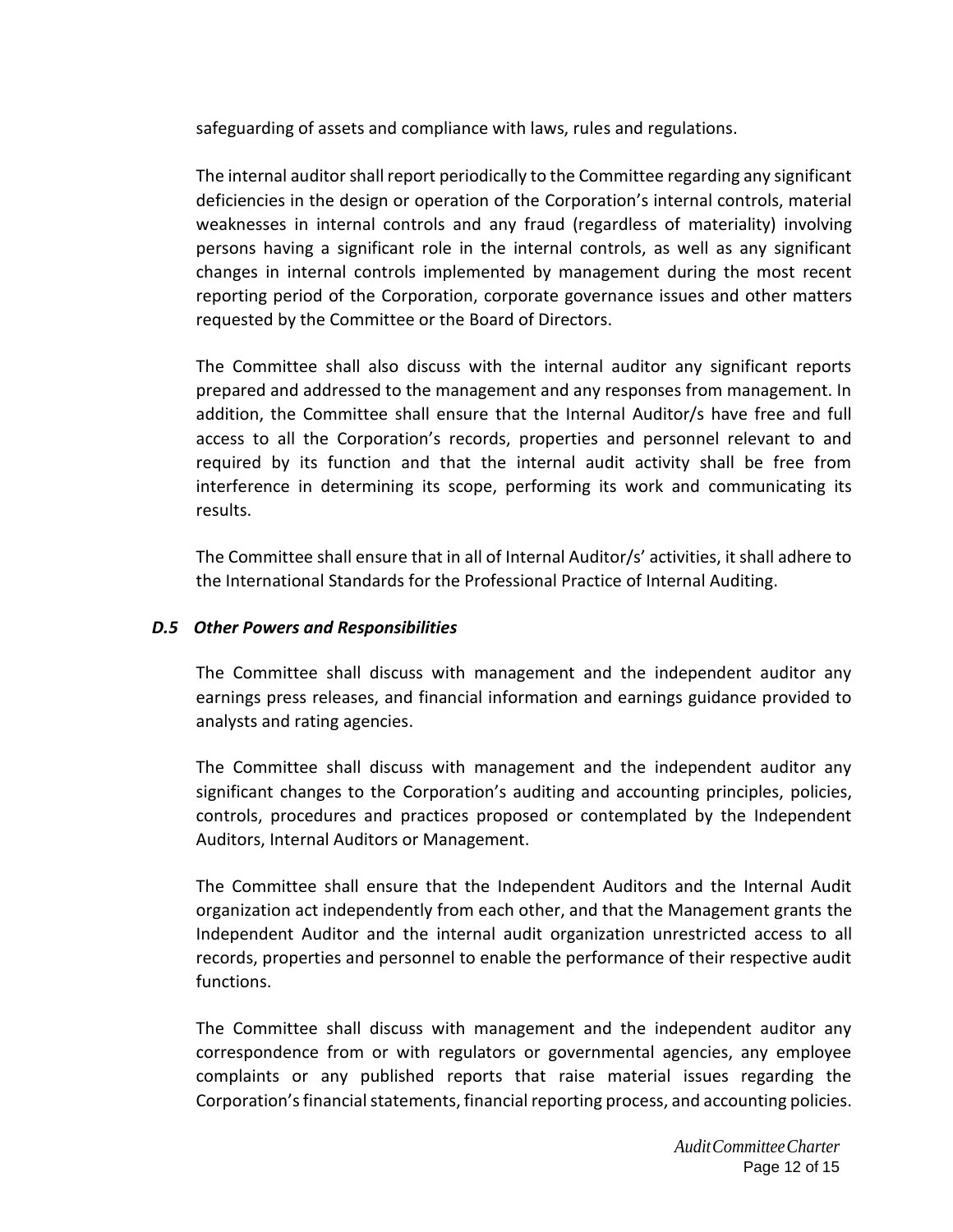The Committee shall discuss with the Corporation's outside counsel any legal matters brought to the Committee's attention that could reasonably be expected to have a material impact on the Corporation's financial statements.

The Committee shall establish procedures for the receipt, retention and treatment of complaints received by the Corporation regarding accounting, internal accounting controls or auditing matters. The Committee shall also establish procedures for the confidential and anonymous submission by employees regarding questionable accounting or auditing matters.

The Committee shall recommend conducting investigations of identified irregularities in the operations of the Corporation and anomalies on matters relating to finance and of funds disbursement which bear strategic significance to the Corporation and recommend to the Board of Directors the necessary actions to remedy, correct and prevent the repetition of such anomalies.

The Committee shall monitor compliance and adherence by the Corporation with all applicable laws and regulations pursuant to which the Corporation conducts its operations and business activities. In case of failure by the CEO or the General Counsel to adopt, as necessary, appropriate remedial measures or sanctions with respect to any reported material violation of securities law or breach of fiduciary duty or similar violations by the Corporation, consider such reported violation and recommend the appropriate sanction therefor.

It shall discuss with the Corporation's General Counsel or Compliance Officer any significant legal matters that may have a material effect on the financial statements, the Corporation's compliance policies, including material notices to or inquiries from government agencies.

#### **E. Meetings**

The Committee shall meet with the Board at least every quarter without the presence of the President or other management team members, and shall also periodically meet with the head of the internal audit.

*AuditCommitteeCharter* A meeting of the Committee may be called by its chairman or any of its members. In every meeting, a quorum shall be observed, which is at least a majority of the Members are present throughout the meeting. A Committee meeting shall be convened upon notice in writing or electronic notice, at least three days prior to the meeting and specifying the place, date and time of the meeting and the matters to be discussed at the meeting. Notice of a meeting shall be deemed to be duly served upon a Member if it is given to him personally, or sent to him by mail, email, short messaging system, or facsimile transmission to his address or facsimile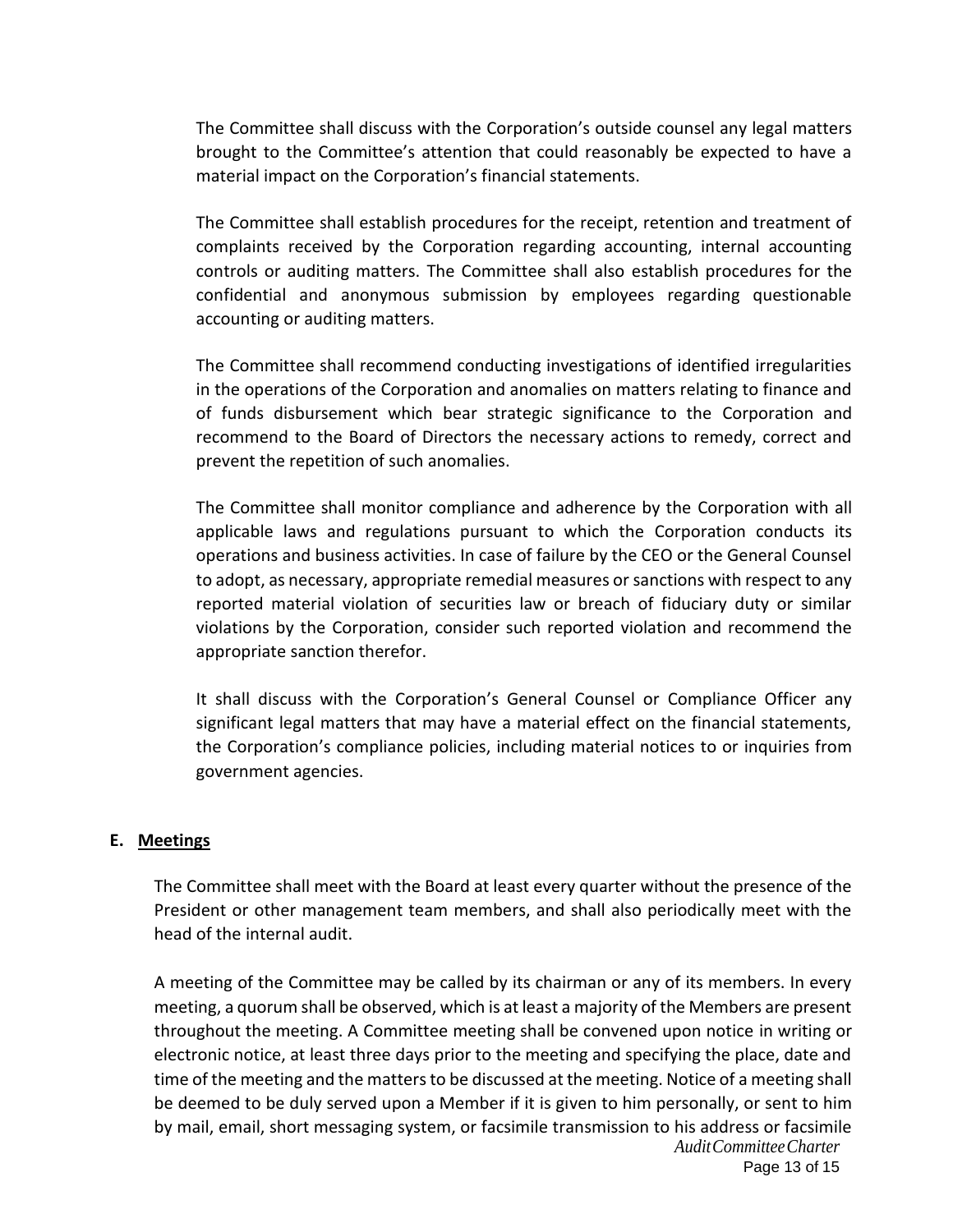number, as appropriate.

The Committee may request the attendance of any of the Corporation's officers, employees, special counsels, advisors or consultants at any of its Committee Meetings. The agenda for each Audit Committee meeting will provide time during which the Committee can meet separately in executive session with management, the Compliance Officer, the independent auditors and as a Committee to discuss any matters the Committee or these groups believe should be discussed.

The Committee may retain any independent counsel, expert or advisor (accounting, financial or otherwise) that the Committee believes to be necessary or appropriate. The Committee may also utilize the services of the Corporation's regular legal counsel or other advisors to the Corporation.

The Committee shall appoint a Secretary who shall prepare minutes of the meeting of the Committee. Minutes of its meetings will be approved by the Committee and maintained on behalf of the Committee. Such records shall be open for inspection by any Member or Advisor upon reasonable prior notice during usual office hours of the Corporation.

## **F. Reporting**

The Committee, through its Chair, shall report regularly to, and review with, the Board of Directors relating to:

- 1. the integrity of the financial reporting process, the systems of internal controls and the financial statements of the Corporation,
- 2. the Corporation's compliance with the legal and regulatory requirements, including the Corporation's disclosure controls and procedures,
- 3. the evaluation of independence and qualifications of the independent auditors,
- 4. the performance of the Corporation's internal audit function and independent auditors,
- 5. the evaluation of management's process to assess and manage the Corporation's enterprise risk issues.
- 6. any other matter the Committee determines is necessary or advisable to report to the Board.

## **G. Performance Evaluation**

*AuditCommitteeCharter* To ensure that the Committee will continue to fulfill its responsibilities in accordance with the global best practices, the Committee shall conduct an assessment of its performance through a self‐assessment worksheet that has been prepared based on its responsibilities incorporated in the Revised Manual on Corporate Governance and in this Charter. Audit